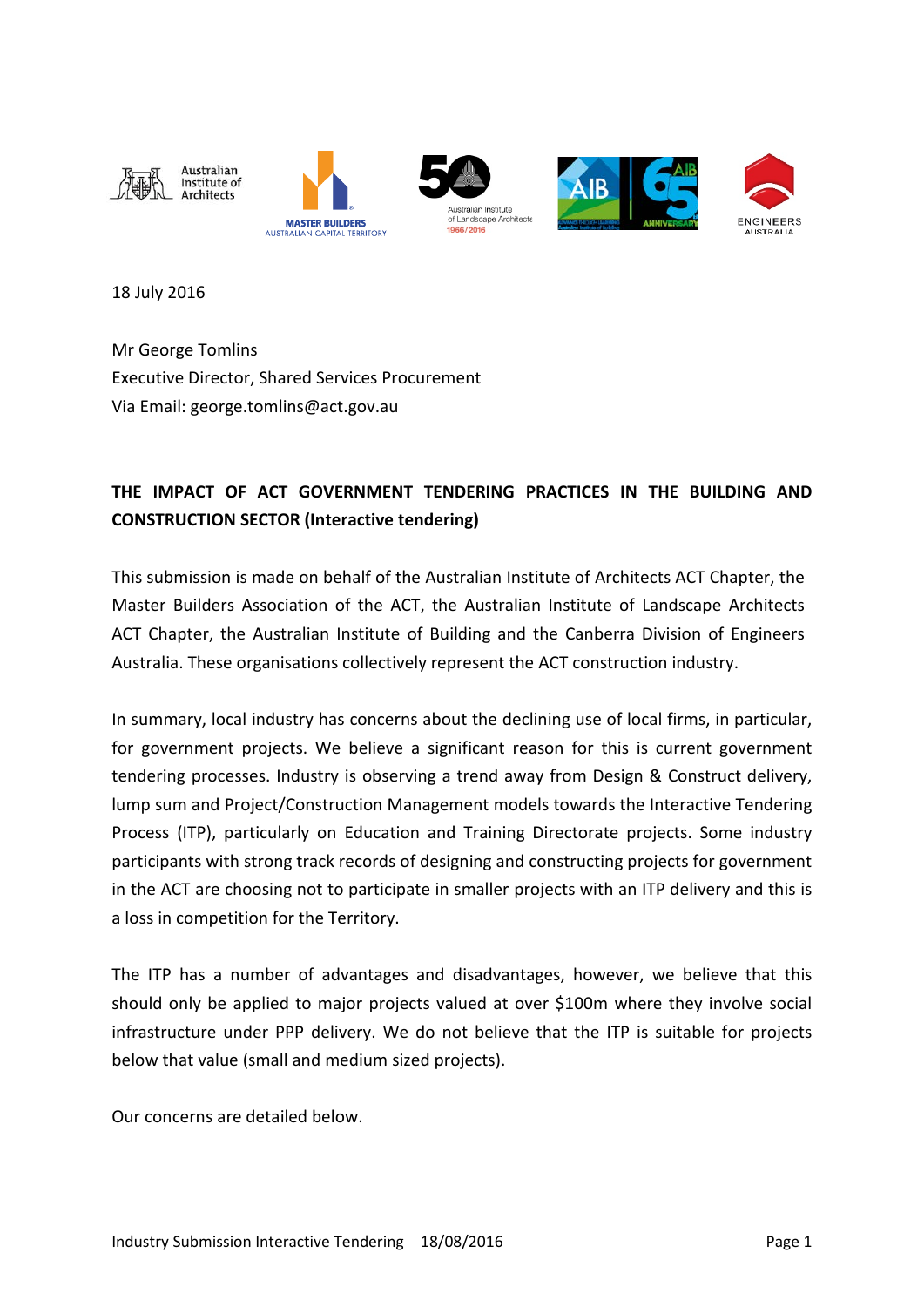#### **1. LOCAL INDUSTRY CONCERNS**

The construction industry has voiced its concerns for some time about existing tendering processes that focus on risk management and cost reduction to the detriment of good design and the development and support of local professions, including architects, landscape architects, engineers, builders and other professionals in the building and construction industry.

We fully support statements made by Government about the value of local business input as a critical element of procurement activities, particularly when looking at value for money criteria. However, we believe that these statements have not been given the prominence in policy and practice that they should receive to ensure an ongoing local design, building and construction industry. We believe that current procurement practices focus almost entirely on price and risk management, which in our view, cannot be the major criteria considered in the procurement process.

Industry believes that value for money can be the primary criterion in selecting the preferred bidder provided that the use of local firms as set out in the draft Industry Participation Policy (ACT IPP) informs the value for money criteria.

We welcome the stated policy objective of including "the broader strategic impact of the contract on the territory's economy" being considered in the assessment of value for money. Using local suppliers provides broader benefits to the economy. The ACT IPP should be highly influential in the tender selection process, well beyond a check for basic compliance.

A high number of projects are being awarded to interstate companies, which has caused a decline in local participation by the architectural profession, other design professionals, builders and other contractors in the ACT. This has a number of negative effects including interstate firms having pre-existing relationships with interstate contractors, resulting in more work being contracted to interstate personnel and firms to the detriment of the local economy. As well, the under-utilisation of local expertise and experience means that local industry is deskilling and local industry will not be sustainable if this trend continues. This is particularly so for the professions in the ACT, as there is a limited amount of public and private projects to maintain a competitive skills base.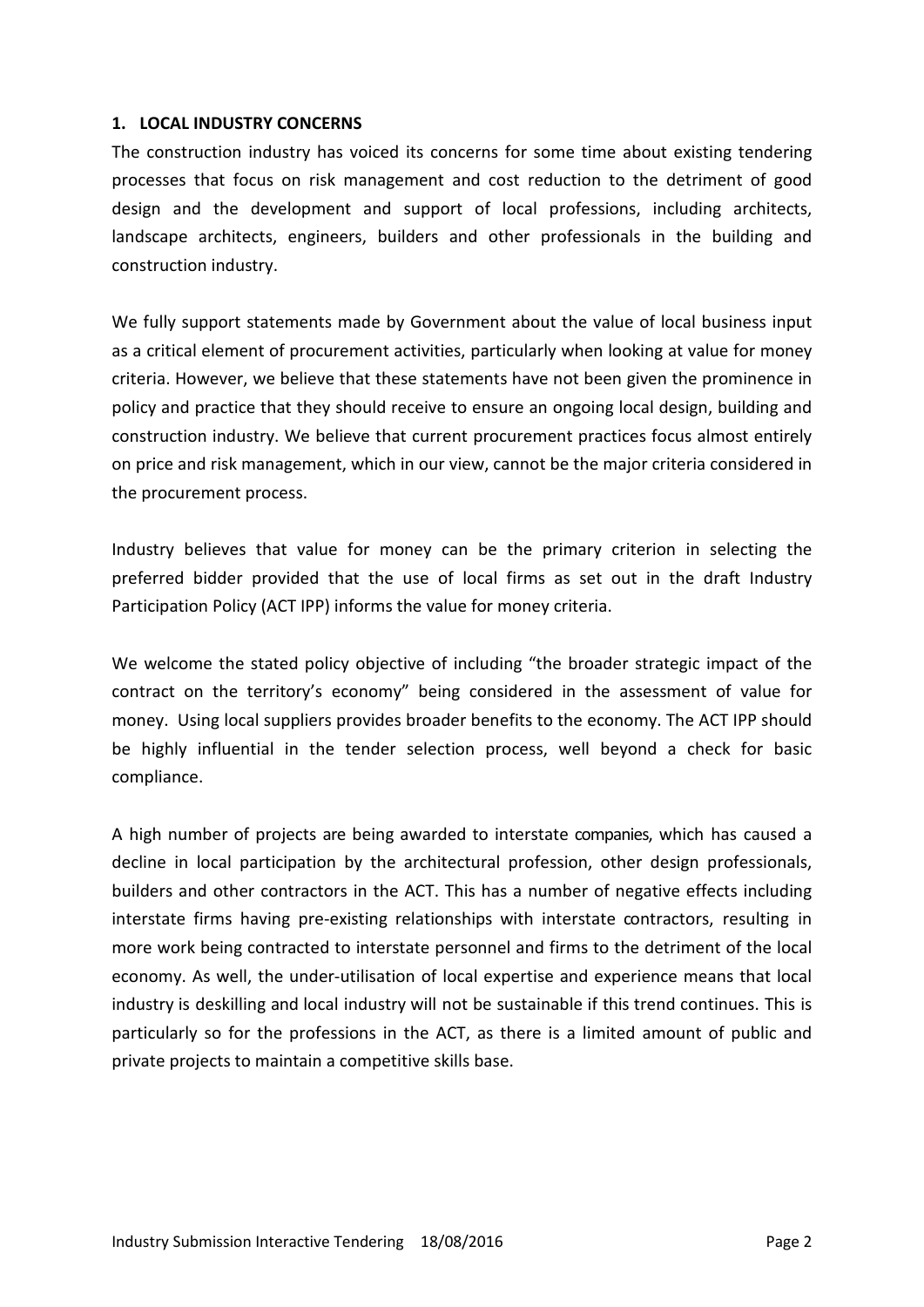The Australian Institute of Landscape Architects is particularly concerned about the increase in use of interstate landscape architects. ACT practitioners have competed openly with interstate landscape architectural practices for some time, but consider the current procurement practices as trending toward interstate design practices being 'bought in' on local government projects, seemingly by virtue of longstanding relationships with interstate architects and builders, rather than any experience in the ACT context, which would benefit the project and the Territory.

#### **2. INTERACTIVE TENDERING**

A positive aspect of an ITP is that it provides an opportunity for an active interface between the ACT government and short-listed tenderers during the tender phase. Individual tenderers have an opportunity to discuss the development of their concepts and designs and to seek clarification and feedback in the context of the output requirements. This opportunity for discussion occurs before tenders are submitted.

An ITP is particularly relevant in social infrastructure projects where there is a high level of interface risk between ACT government operators and private sector infrastructure providers. It can be particularly useful in relation to technical and design issues. For the ACT government, the ITP transfers whole-of-life asset condition risk and fit for purpose risk to the private sector and transfers project design costs to the private sector.

However, there are significant cost increases that are spread across industry and government that are not readily apparent. For instance, the design cost for the project is multiplied by the number of tenders, meaning the total design cost is greater than if the ACT government had prepared a preliminary design at its cost. The ITP can extend the tender preparation time, and for it to be effectively delivered across projects, a 3-4 month tender period may be required with significant lead in and evaluation periods. This can be unreasonable for smaller and medium scale projects.

ITP for smaller scale projects also requires significant involvement from all parties including agency and directorate staff, user staff, maintenance teams and external probity advisors to ensure fairness and commercial in confidence dealings are retained. The unrecoverable cost of this for the tenderers on smaller scale projects is unsustainable.

At present, government is imposing an interactive tender process where the shortlisted teams develop a design over a number of months, without any guarantee of the losing team being fully compensated by government. This is applied to all scales and complexity of projects.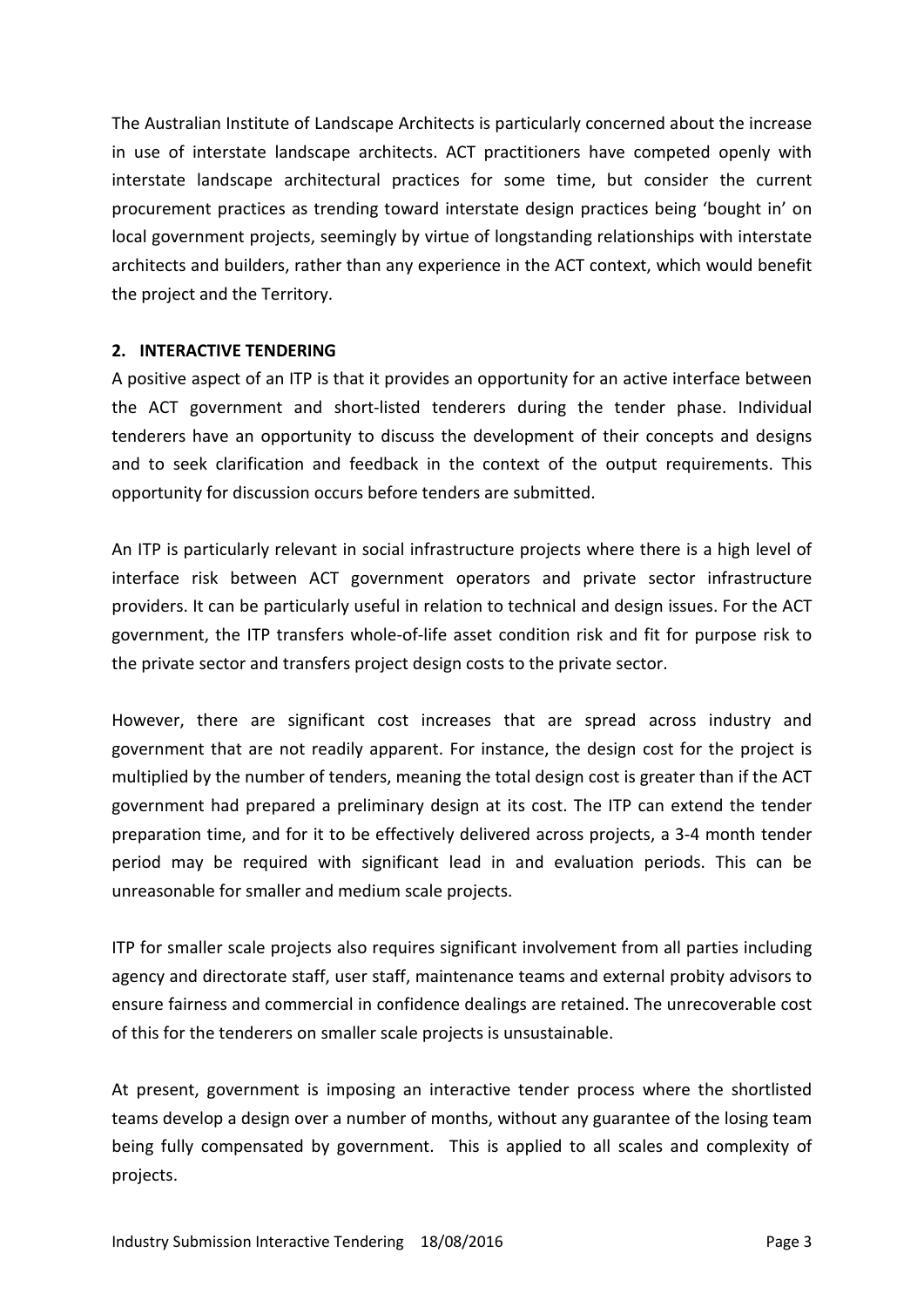This type of contracting may be appropriate for a multimillion dollar Public Private Partnership arrangement, but should not be used for the scale of projects to which it is currently being applied. It appears that Government is using this as a further means of shedding risk, which results in risk to the person least able to manage it. Risk should only be taken on by those in a position to manage it, and government must retain some risk.

Because government does not have the skills in-house to provide a proper brief, they are therefore looking to the market to provide ideas. However, the design team is being asked to provide ideas at below market cost.

Not all construction firms can afford to pay for the consultancy involvement, especially if that involvement does not win the bid. Because of this, smaller firms are being pushed out by larger firms, as they are not able to absorb the cost of participating in an interactive tender process.

The commercial risk involved in participating in this tendering process without payment is too high for many local firms. Because this tendering process is being applied to small projects as well as large, it is squeezing out the smaller firms from their usual niche of smaller projects.

This situation is limiting local competition and the emergence and success of newer construction businesses and design practices, as only large construction firms and often interstate construction firms can get involved in bidding for these tenders. Ingenuity and innovation in design is being reduced by having only a narrow field of professionals who are able to take the risk, leading to a limited pool of design solutions and potentially stopping real innovation for these projects.

There is a strong focus on cost of construction only. There is a lack of confidence in the tendering process that the local content criteria for professional services are not being insisted on by government.

#### **2.1 Work without pay**

There appears to be a lack of understanding about the time and effort that must be expended in the interactive tender process. The process currently requires a significant amount of work, with no guarantee of payment. This is evidenced by the following extract from the Design Construct Maintain (DCM) North Gungahlin P-6 School RFT. The most concerning sections are highlighted.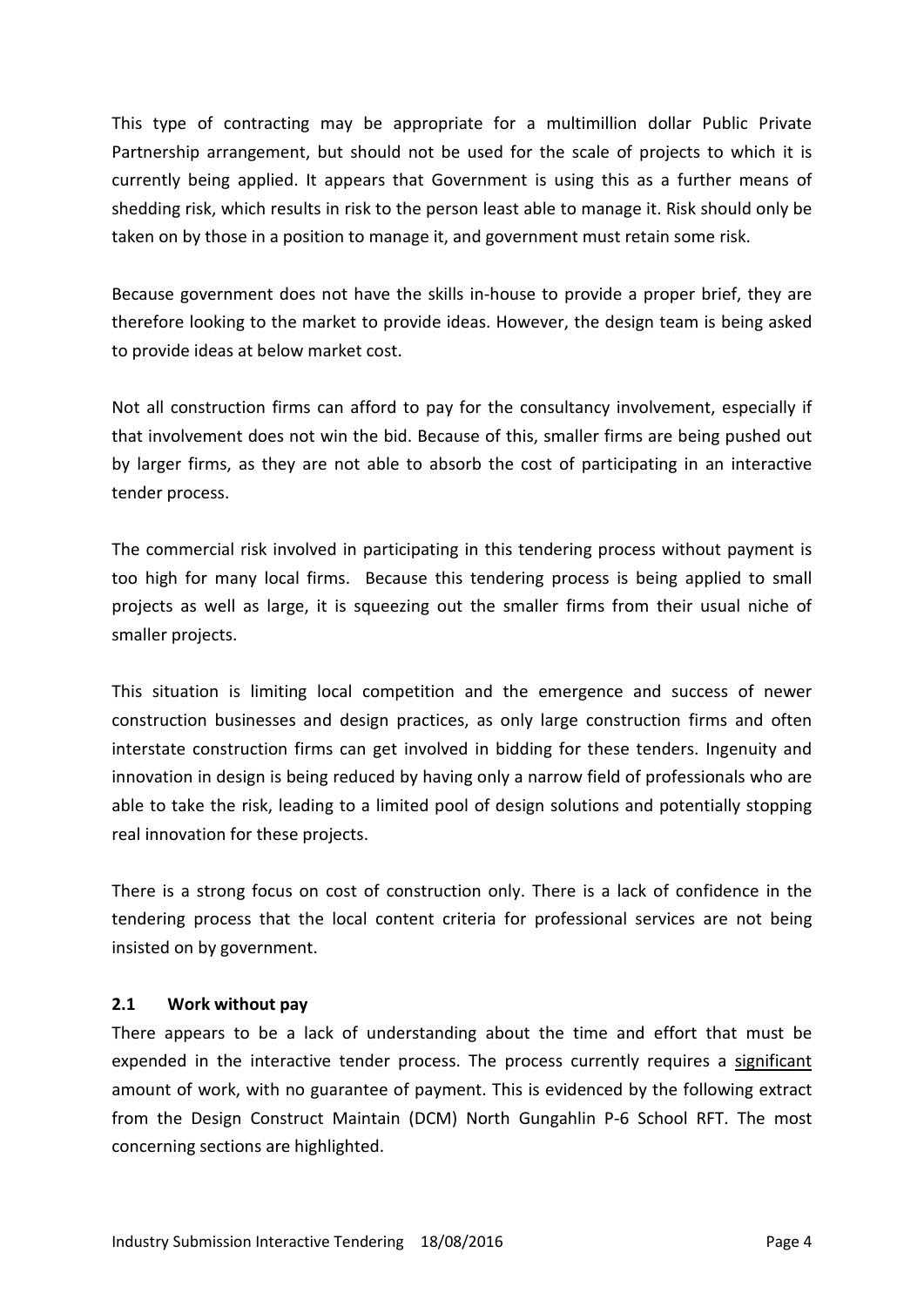- *"13.10 The procurement process for the DCM services will comprise three stages:*
- *(1) Stage 1 - This REOI briefly describes the Territory's requirement to allow interested parties to assess their potential level of interest, capacity and any necessary qualifications to deliver the required DCM services.*
- *(2) Stage 2 - Following receipt and evaluation of Responses to this REOI, the Territory proposes to shortlist Respondents and invite up to three preferred Respondents to respond to a Request for Tender (RFT) which will include an Interactive Tender Process (ITP). While Territory's preference is to invite up to three preferred respondents only, the Territory reserves the right in its absolute discretion to select a different number of respondents to proceed to Stage 2. Respondents are to note that the RFT stage will include a program of interactive tender sessions/workshops to facilitate the development of high quality, well considered and competitive Tenders, and ultimately deliver better outcomes for the Territory and local community.*
- *(3) Stage 3 - Following receipt and evaluation of Tenders, the Territory will evaluate Tenders for the purpose of selecting a preferred Tenderer and if determined by the Territory, enter into a contract for the Project. It is anticipated that the preferred Tenderer will be required to obtain the development approval for the Tendered Project design prior to entering into contract.*
- *1.4 Anticipated requirements for Stage 2 RFT*
- *1.4.1 The RFT will include an Interactive Tender Process (ITP) that will likely consist of fortnightly interactive workshops (ITW's) to be facilitated by the Territory. The aim of this process is to allow shortlisted Respondents to engage with stakeholders, approving authorities and users in the development of high quality, well considered and competitive design solutions that meet the output specifications and functional brief.*
- *1.4.2. At the conclusion of the ITW's, shortlisted Respondents will be required to submit their Tender, including their final fixed lump sum price and accompanying commercial offer.*
- *1.4.3. For the purpose of information to Respondents, at present the deliverables at the RFT submission stage are expected to include:*
- *(1) Develop a draft Master plan for the new Site that will include provision for:*
	- *the planned P-6 school;*
	- *specific education infrastructure to support community use, including the general purpose hall and meeting room; and*
	- *the potential future year 7 to 10 school (master plan only).*
- *(2) A design for the buildings and engineering sufficient to meet submission requirements for Development Application (DA) to approving authorities.*
- *(3) Submit a Tender for the design, construction and maintenance requirements.*
- *1.4.4. Following evaluation of Tenders, a preferred Tenderer may be selected and may be requested to lodge a DA for the proposed P-6 School. The Territory may pay the preferred Tenderer a capped payment for design services to proceed with design development whilst the DA is being considered.*
- *1.4.5. It is anticipated that, subject to lodgement of a completed tender, participation in the ITP and associated design of suitable quality, the unsuccessful tenderer(s) in Stage 2 may be paid a*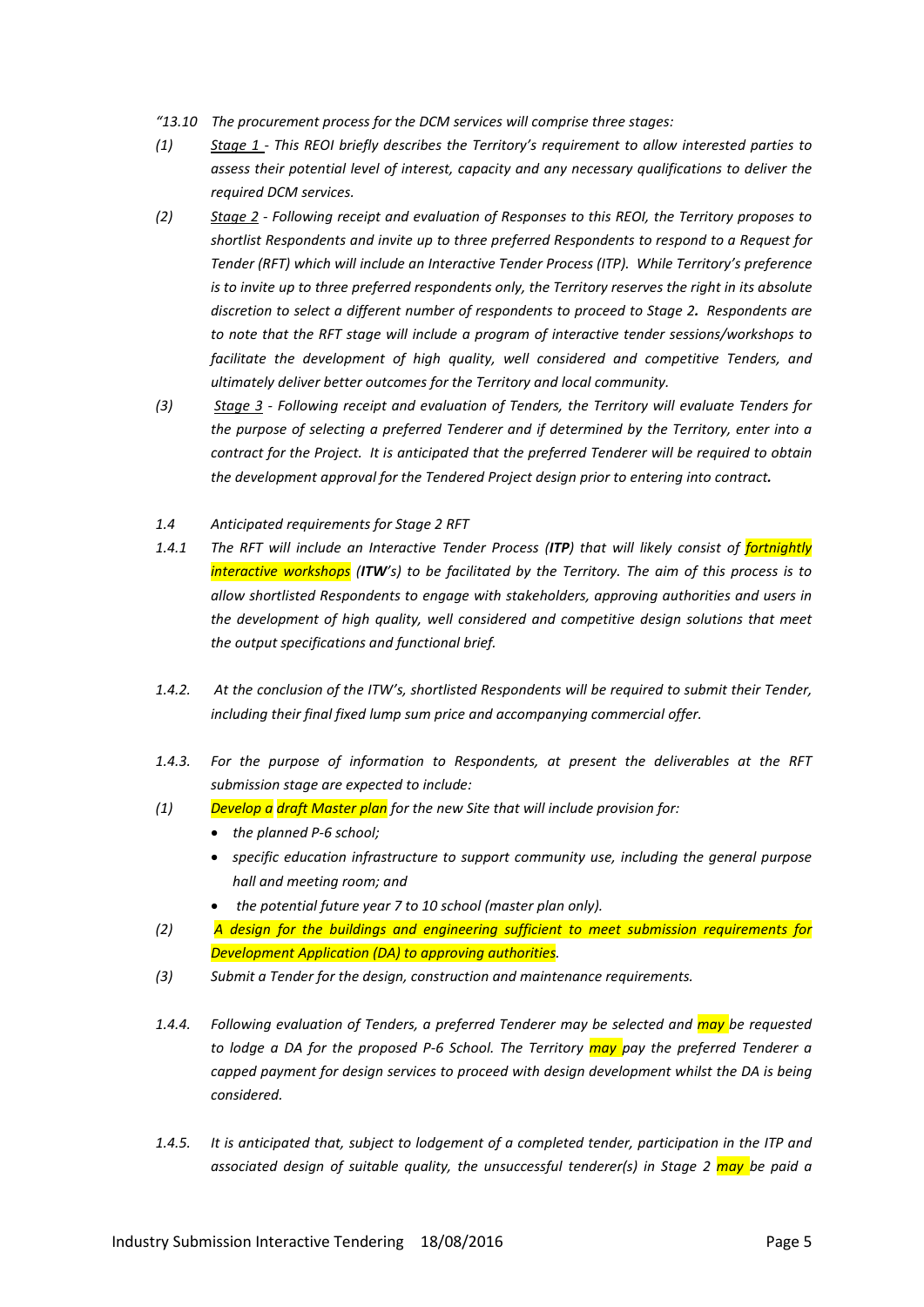*capped fee for tendering and transfer of Intellectual Property (IP) associated with the tender. Details of any such arrangement will be set out in the Stage 2 RFT."*

As stated in the extract above, in the ITP, the losing 1 or 2 tenderers may be given token compensation, rather than be paid for the full value of their work. In the instance above, the costs of a full consultant and construction team working for a programmed four months during the tender period (required to determine an appropriate design solution) were to be offered around \$100k, but the costs would have been many times that.

As an example, for a \$30m project:

- Total consultant fee 7.25% (3.25% full service architectural and 4.0% for consultant team)
- Stage 2 RFT = Masterplanning plus design of buildings suitable for submission for  $DA -$ Concept Design (15% of fee) and Design Development and DA preparation (conservatively 15% of fee)
- $\bullet$  30% x 7.25% x \$30.0M = \$652,500

This is standard tight professional fee setting. It does not take into consideration any time that the builder's team may put in (integral to the RFT). It makes the offer of \$100K for the unsuccessful stage 2 tenderer a guarantee of a substantial loss. This is a commercially unviable procurement process.

For the successful architect, this will mean funding the service (to DA stage) to approximately 30% of a total architectural fee. This is a huge investment for a small business to deliver prior to the confidence of having a contract in place. The effect will be that only larger firms with deep pockets and an appetite for risk will be able to participate, or smaller practices will put themselves at a large risk in the hope of being successful. It must also be noted that some firms may fail as a result of accepting this risk.

We believe that Government should be an ethical purchaser and should take pride in benchmarking best practice in procurement. This process displays what we view as unethical conduct.

Professional standards of ethical conduct, no matter what the organisation, contain typical characteristics, including commitments to:

- Behave honourably in all aspects of work and professional activity
- Conduct oneself in such a manner as to maintain trust and confidence in the integrity of the acquisition process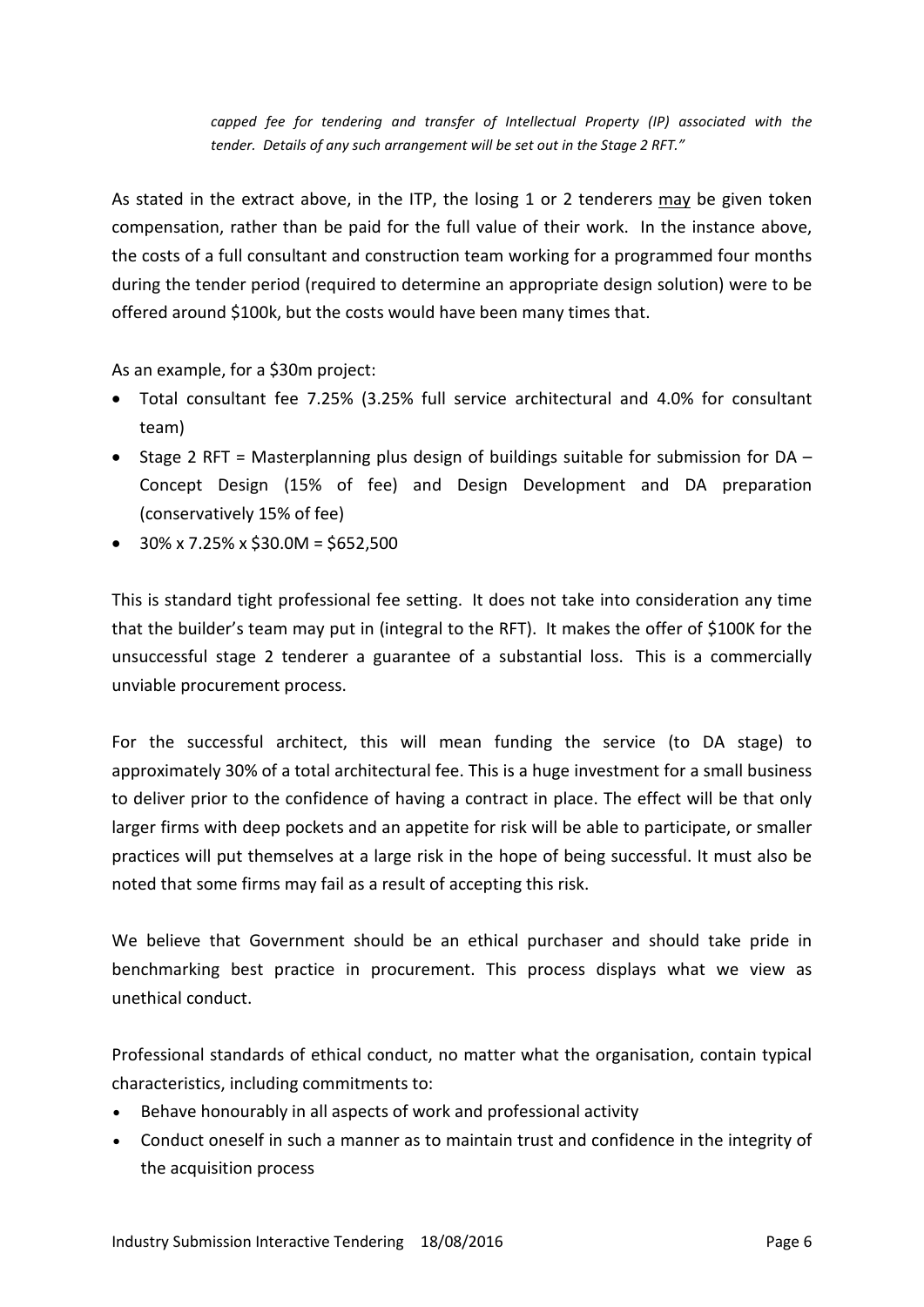- Avoid "clever" practices intended to take undue advantage of others or the system
- Uphold the organisation's standards and policies and all relevant legislation
- Avoid conflicts of interest

In our view, it is unethical behaviour to ask design and building professionals to provide services that they are not paid for and to ask that local businesses put themselves at huge financial risk. Section 22 of the *Government Procurement Act 2001*, provides that a territory entity must pursue value for money in undertaking any procurement activity and that in pursuing value for money, the entity must have regard to probity and ethical behaviour.

We believe that the ITP does not comply with this provision when applied to smaller scale procurement (below \$100m in value).

## **2.2 Protection of intellectual property**

We are also highly concerned about the protection of intellectual property (IP) throughout the process. Ideas are the architect's most valuable commodity, this includes site planning, detail design and functional layouts, and it is unethical for the government to pursue a procurement system that seeks to acquire these ideas at no or little cost. While claims are made that the IP will be protected, it is not possible to protect the unsuccessful design team's intellectual property – there will inevitably be some cross over.

## **2.3 Impact of the process**

This type of tender arrangement will inevitably preclude many local builders, and designers, meaning that the local economy suffers. The likely long term effect will be that a narrow range of service providers will be interested in this approach. Local expertise will be diminished. Larger national firms will likely become favoured, with less investment in Territory service providers. Government will not necessarily get the best outcome, because many builders and designers have excluded themselves from the process. This reduces competition, reduces the chances of innovation and will reduce quality.

Our chief concerns are that Government has disengaged itself from the design process, and is focussed on cost to the detriment of quality.

The solicitation of design proposals at an EOI stage can create a situation where there is a lack of any meaningful dialogue with end users. This means that design proposals are based on conjecture rather than well-considered design briefs and mutually beneficial dialogue. This then results in much of the design being revisited at considerable cost once a project enters the actual commissioned design phase.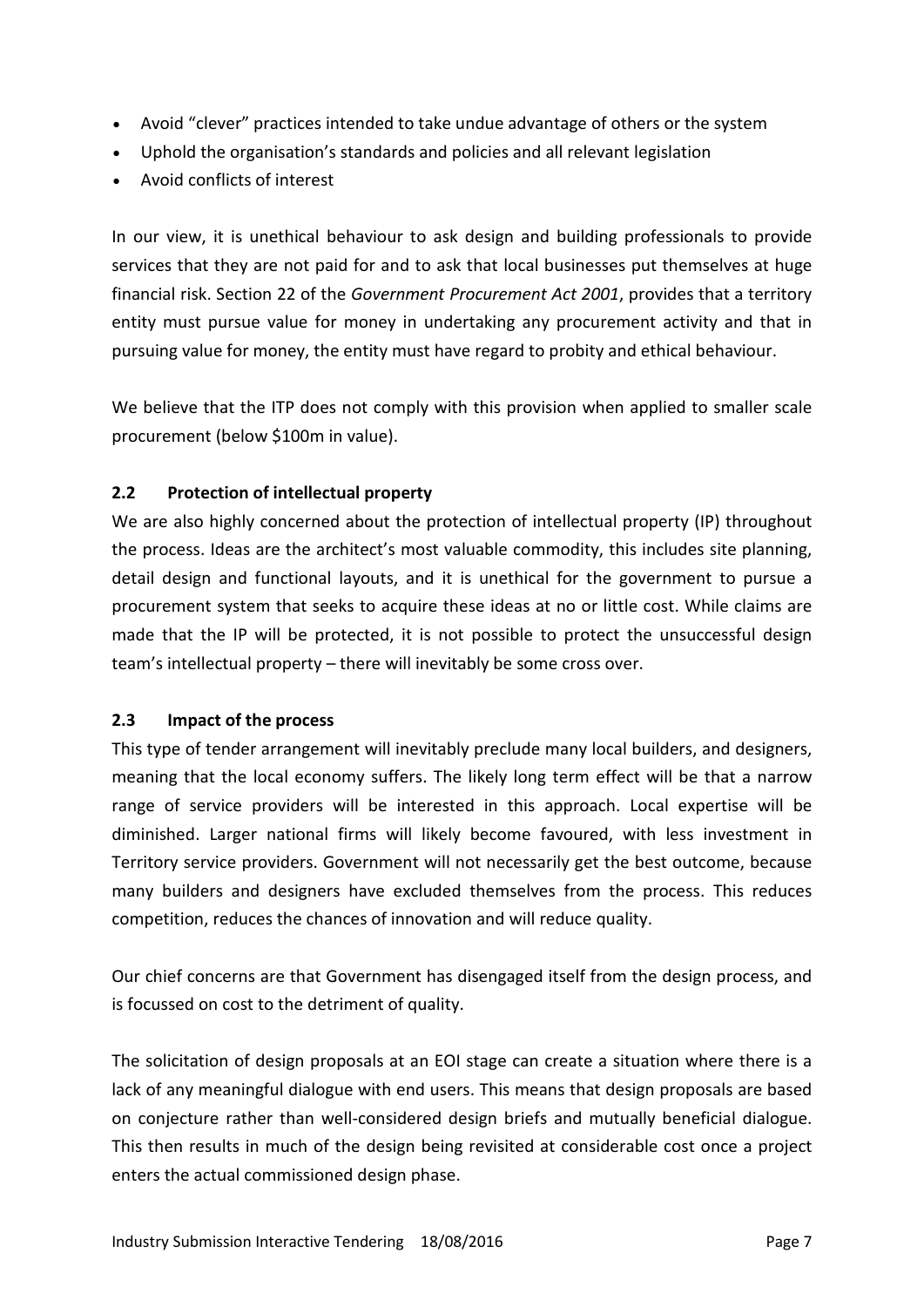Expectations of unpaid work have resulted in design teams lacking an appropriate breadth of expertise. This can result in a full knowledge base across a range of disciplines being diminished. For example, a complete landscape architectural design proposal often relies on the involvement of such disciplines as accessibility, CPTED, cultural heritage, interpretation, geology, ecology, WSUD, and the like. The trend by tenderers and consultants to minimise their exposure to unpaid work means much of the critical input is either absent or curtailed.

The level of design excellence espoused by government project sponsors becomes increasingly unlikely in such conditions, and architects and landscape architects may become increasingly asked to make determinations on matters beyond their area of business, with reputational – and potentially insurability – implications.

The 'work without pay' procurement model seems to have 'spilt' into other project types and is being adopted across other areas of government and industry. As an example, the Land Development Agency's approach to the sale of the Canberra Brickworks site required master planning worth hundreds of thousands of dollars, simply to be considered for the second RFT stage. The extension of the 'work for no pay' ethic into land release and joint venture-type projects is of concern.

Even very small capital works projects in the landscape sphere (minor open space upgrades, even public drinking fountains) have been procured by the engagement of landscape contractors who are required to commission the design work as part of their lump sum offer for construction. To add the cost and complexity of 'Design and Construct' delivery to such inconsequential projects means that even the marginal returns on being involved almost inevitably convert into financial loss for the designer.

We are aware of private developers adopting a similar 'competition' style procurement method, where a number of practices are asked to provide designs to accompany their fee proposal to design. This may or may not be influenced by the Territory's emerging preference for 'competition' style procurements, but places further stress on local business. The exhaustive pre-qualification system required of local industry suppliers to be eligible for commissions seems not apply to the single tendering entity. Each project that is released as a 'Design & Construct' or 'Interactive Tender' does not require prequalified design professionals. As a result, the cost of prequalification per unit of work increases, and undermines the value and usefulness of the prequalification scheme.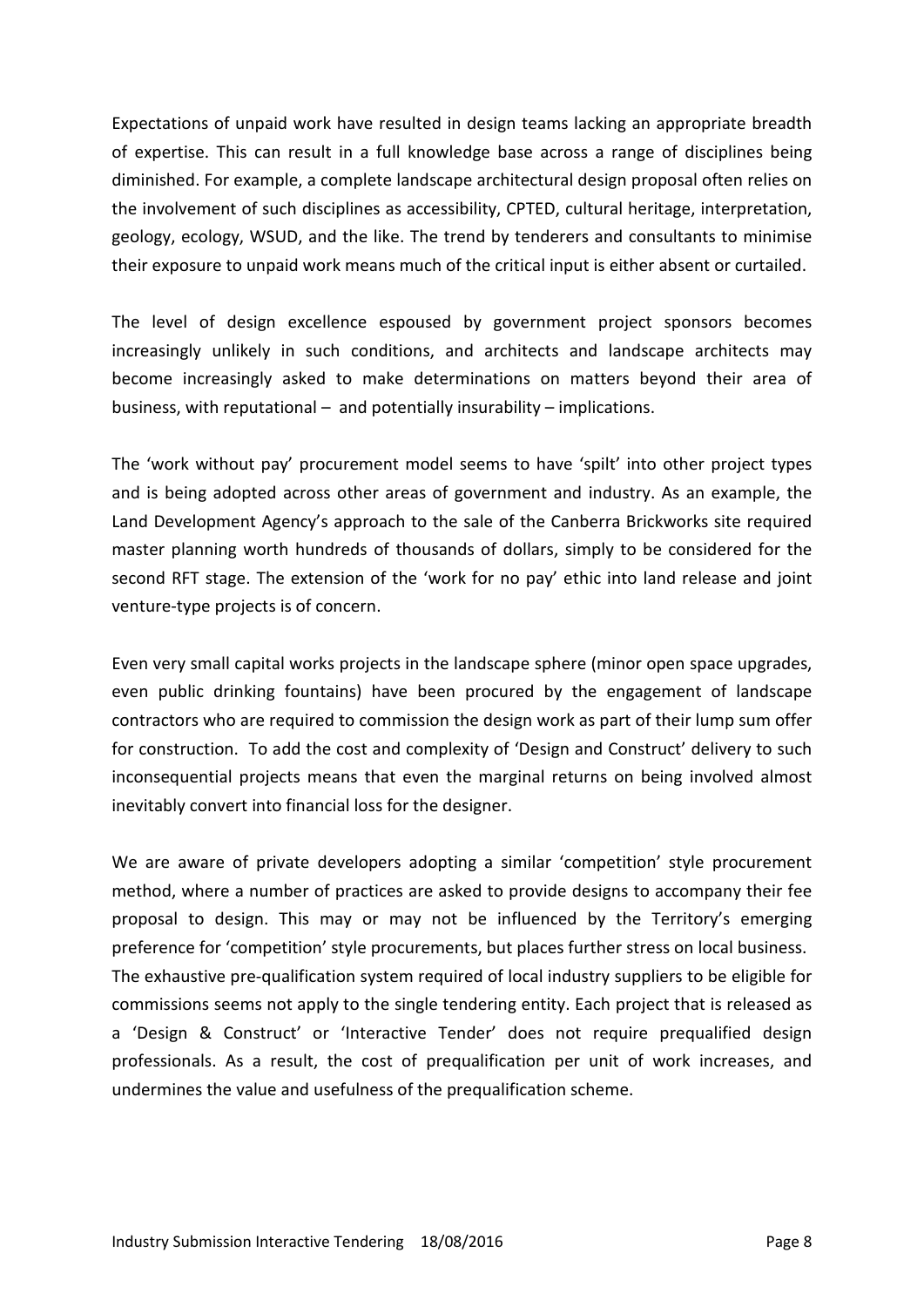## **3. RECOMMENDATIONS**

To address industry's key concerns we recommend government consider the following changes to its procurement models:

- ITP only be considered for Tier 1 projects (of \$100 million and above) where Alliance contracting or PPP delivery systems are used.
- DD&C or traditional lump sum delivery be adopted as the preferred tender process for Tier 2 and 3 projects.
- If multiple teams are to be invited in the early design process, then government must pay fairly for participation up to the DA stage. The process must include a contract with clear agreement regarding the use of the intellectual property of the unsuccessful teams.
- Unsuccessful bidders' fees should not be seen as an answer and treatment for the use of IPT on tier 2 & 3 projects.
- More robust control of the capital works program could support more traditional tendering processes for tier 2 & 3 projects while still providing the best share of risk solutions through the contracting models such as DD&C, DDC&M, 2-Stage GMP, lump sum, MC and Project/Construction management models as examples.

We would welcome further engagements with the ACT government on this issue. We may be contacted via Leanne Hardwicke at the Australian Institute of Architects ACT Chapter on 61212010 or via email at [Leanne.hardwicke@architecture.com.au.](mailto:Leanne.hardwicke@architecture.com.au)

Yours sincerely,

Rob Henry President, ACT Chapter Australian Institute of **Architects** 

Michael Hopkins Deputy Executive Director Master Builders Association Australian Institute of of the ACT

Olevie

Catherine Keirnan President, ACT Chapter Landscape Architects

Greg Hughes<br>Greg Hughes, Chief Executive Officer

Australian Institute of Building

*for* Alan Thompson, President, ACT Division Engineers Australia